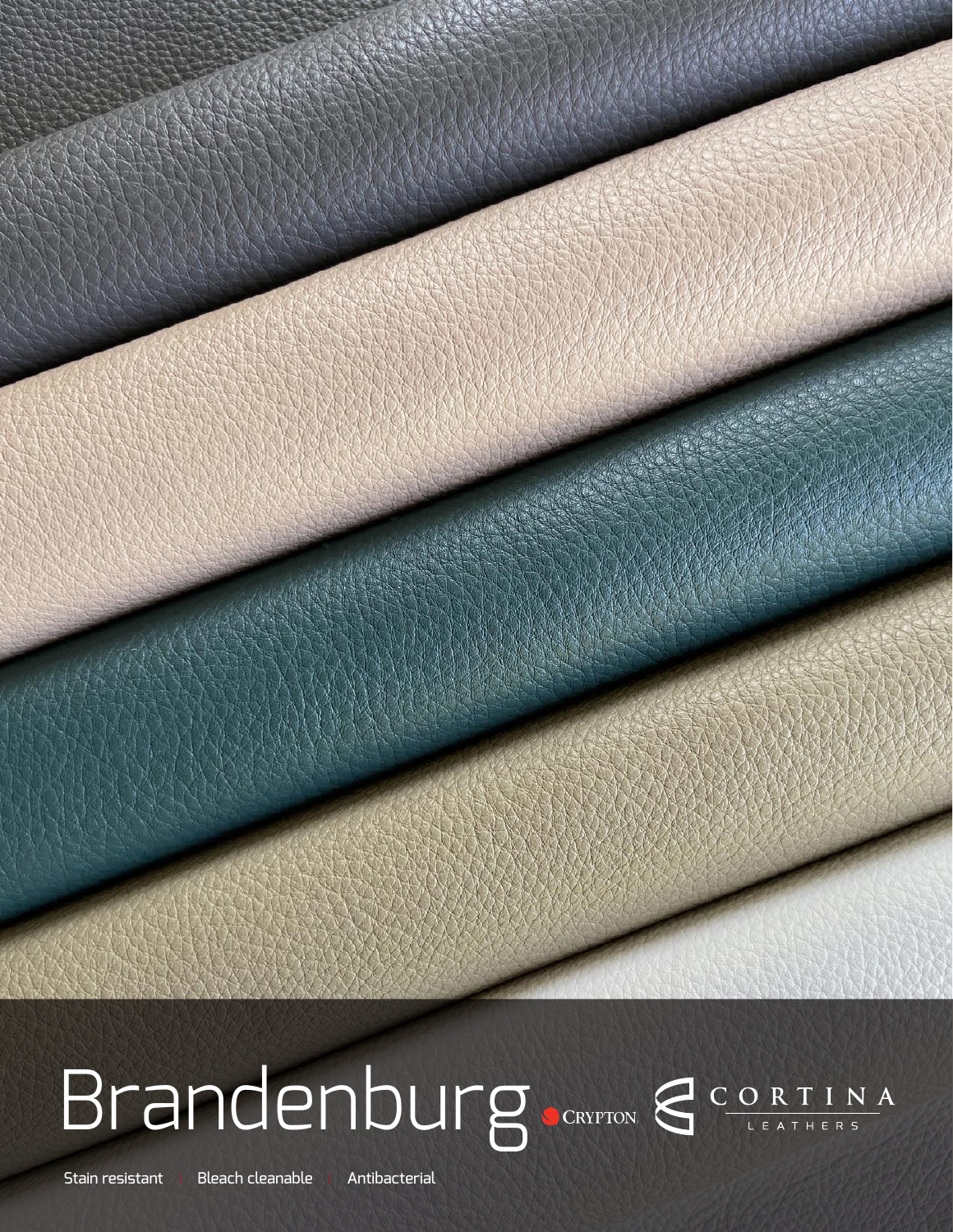### Brandenburg. powered by CRYPTON.

Stain resistant | Bleach cleanable | Antibacterial

The velvet-soft, natural hand of Brandenburg will make you want to warp yourself in its rich luxury and never let go. A heavyweight, full grain leather featuring a natural pebble grain, Brandenburg is tanned using grade "A" South German hides for quality you can feel, see, and touch. With its exclusive Crypton® finish, Brandenburg offers an unmatched level of stain resistance and cleanability.

Note: Environmentally friendly Brandenburg is solvent and lead free, emits low VOCs and has achieved an Indoor Gold Advantage certificate from SCS.

#### Technical Specifications

| Origin                  | Germany                                                            |                                     |  |
|-------------------------|--------------------------------------------------------------------|-------------------------------------|--|
| Raw Material            | Full grain, South German bulls                                     |                                     |  |
| Leather Type            | Semi-aniline, Powered by Crypton®                                  | NDOOR ADVANTAGE GOLI<br>FURNITURE   |  |
| Hide Size               | $55 - 60$ sq.ft.                                                   |                                     |  |
| <b>Thickness</b>        | $1.4 - 1.6$ mm                                                     | Future-Fi                           |  |
| Abrasion Resistance     | ASTM D7255: CS10 Taber Wheel 500 Cycles/500 gram weight            |                                     |  |
| Light Fastness          | ISO 102-B05: Blue Wool Scale ≥ 4                                   | ISO                                 |  |
| Wet Crocking            | ASTM D5053: Class 4                                                |                                     |  |
| <b>Flame Resistance</b> | NFPA 260: Class 1; CAL TB117-2013; IMO 2010 FTP Part 8 (A.652(16)) | <b>IMO 2010</b><br><b>COMPLIANT</b> |  |
| Performance Category    | $\overline{2}$                                                     |                                     |  |
| <b>Cleaning Code</b>    | 5                                                                  |                                     |  |
|                         |                                                                    |                                     |  |

#### Available Colors (more on next page)

New York, New York Conneaut, Ohio samples@cortinaleathers.com Office: 800-338-6229 cortinaleathers.com

CORTINA **LEATHERS** 

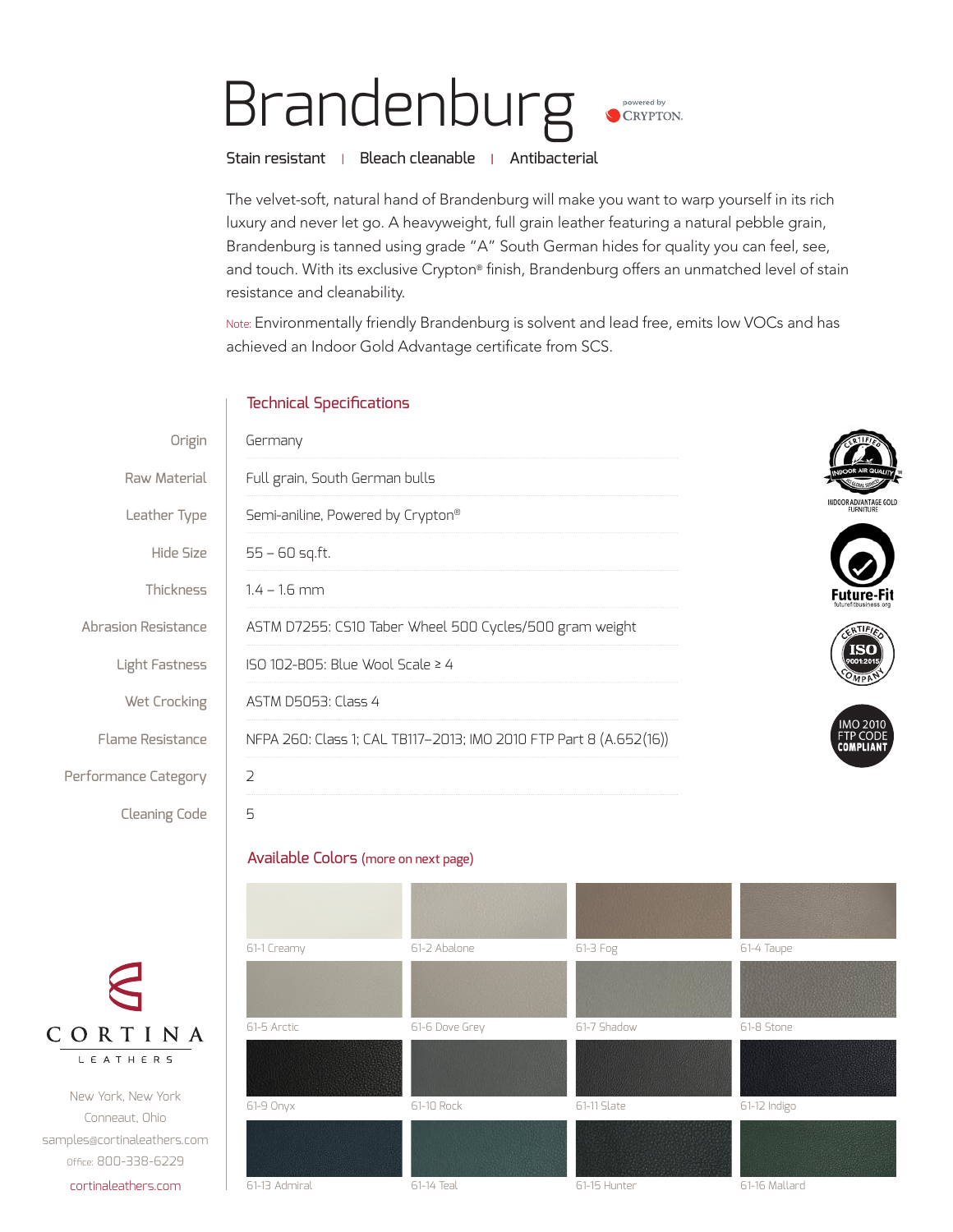### Brandenburg

#### Available Colors (continued)

| 61-17 Grey Green | 61-18 Lichen | 61-19 Moss       | 61-20 Celadon   |
|------------------|--------------|------------------|-----------------|
|                  |              |                  |                 |
| 61-21 Crystal    | 61-22 Sesame | 61-23 Reed       | 61-24 Bisque    |
|                  |              |                  |                 |
| 61-25 Dune       | 61-26 Sunset | 61-27 Harvest    | 61-28 Copper    |
|                  |              |                  |                 |
| 61-29 Whiskey    | 61-30 Chili  | 61-31 Berry      | 61-32 Cranberry |
|                  |              |                  |                 |
| 61-33 Chestnut   | 61-34 Honey  | 61-35 Sandalwood | 61-36 Nougat    |
|                  |              |                  |                 |
| 61-37 Pine Cone  | 61-38 Fudge  | 61-39 Mink       | 61-40 Iron      |

#### Performance Category 2

Leathers with Performance Category 2 retain their natural appearance while carrying additional protections against abrasion, staining and color fading. Aniline leathers with some protection and semi-anilines are found here. These leathers are suitable for a wide range of applications across a wide range of wear and stain risk, such as those found in commercial settings and dining areas. More information is available on our website at cortinaleathers.com/resources/performance/.

#### Care & Cleaning Code 5

Cortina Leathers with Crypton® provide the industry's greatest stain resistance and cleanability. Stains which can be easily removed include wine, coffee, sunscreen, hair gel, hair mousse, vinegar, blood, urine and most other stains from food and typical soiling. Should a spill occur, blot (pressing gently without rubbing) immediately using clean, dry sections of an absorbent cloth or paper towels. Should soiling remain or for a more thorough cleaning, Cortina Leathers Universal Cleaner High-Tech Wipes® or a solution of lukewarm water and a mild cleaner, such as Ivory® soap or Woolite®, may be used. Dampen a clean white cloth and gently wipe the affected area using a circular motion. Rinse completely with clean sections of cloth which is damp with plain water until all cleaner is removed. Blot dry with paper towels or dry cloth and allow to completely air dry. Repeat the cleaning process as needed, allowing the leather to dry between applications. If necessary, Cortina's running-line Crypton protected leathers can be cleaned with cleaners containing up to a 5% bleach solution (Sodium Hypochlorite). However, most stains can be easily removed using just gentle soap and water or the readily available commercial and household cleaning products listed on our website.

Note: To ensure complete removal of any stain from Crypton-treated leathers, the cleaning process must be undertaken within 60 minutes of any spillage or staining occurring. Successful stain removal will become less possible over time, so always treat spills and stains immediately. Avoid the excessive application of cleaning products on seams or stitching. Visit cortinaleathers.com/resources/care-cleaning/ for more information.



New York, New York Conneaut, Ohio samples@cortinaleathers.com Office: 800-338-6229 cortinaleathers.com